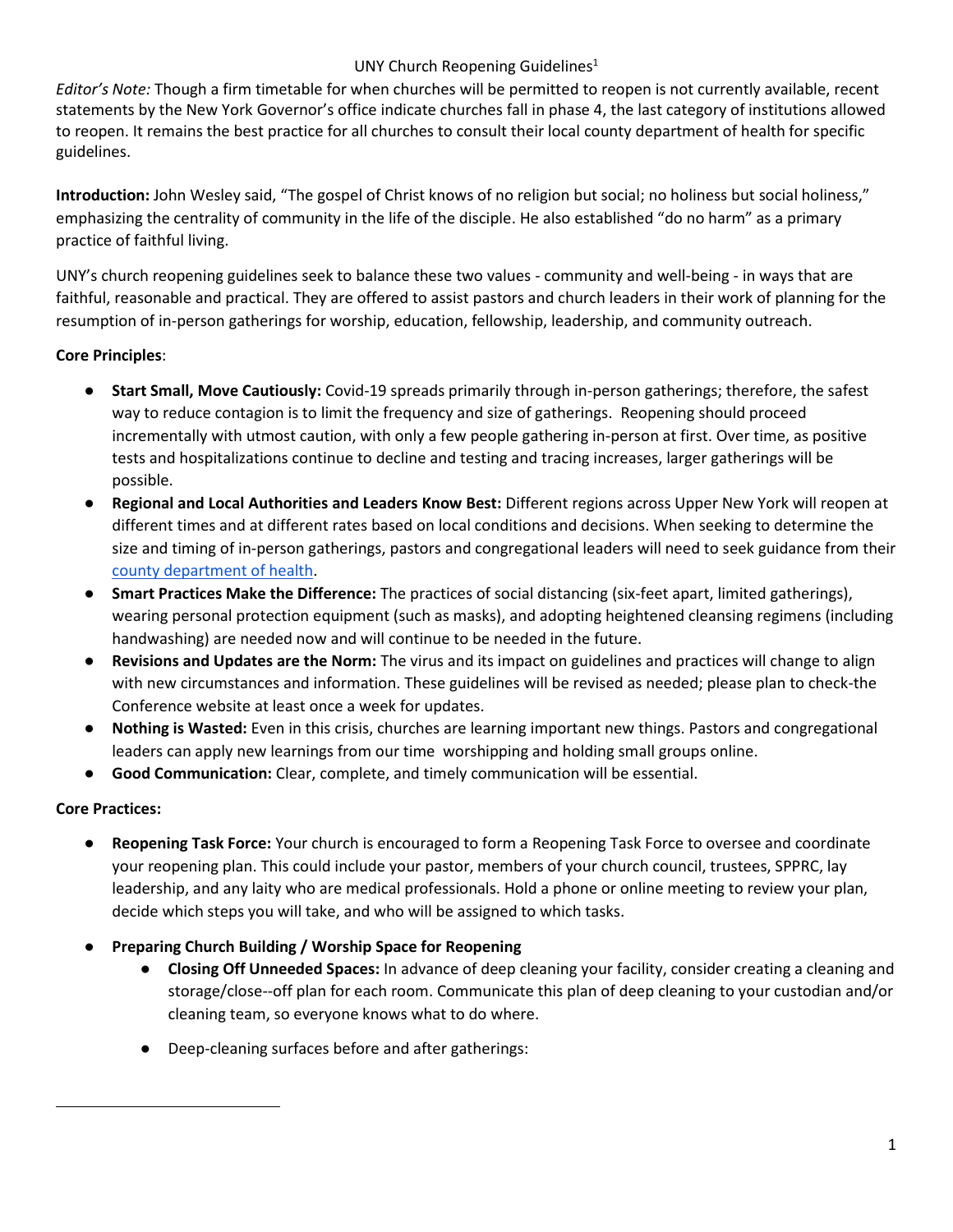- The CDC has compiled an excellent page with advice on cleaning and disinfecting your facility. Please read it and plan as to how your custodian and/or a team of people can deep clean your church based on these guidelines: [https://www.cdc.gov/coronavirus/2019](https://www.cdc.gov/coronavirus/2019-ncov/community/disinfecting-building-facility.html) [ncov/community/disinfecting-building-facility.html](https://www.cdc.gov/coronavirus/2019-ncov/community/disinfecting-building-facility.html)
- Please use EPA approved disinfectants that are known to kill COVID-19: <https://www.epa.gov/pesticide-registration/list-n-disinfectants-use-against-sars-cov-2>
- **•** Shampoo carpeting where possible.
- Follow CDC guidelines for cleaning fabric surfaces such as upholstery.
- **·** In addition to the surfaces that the CDC mentions, consider Sunday School rooms, nurseries, drinking fountains, the backs of pews, chancel furniture, microphones, lecterns and pulpits, acolyte equipment, collection plates, organ/piano keyboards, choir folders, hymnals, sound boards, and other sundry locations and items.
- Some of these items will likely be cleaned and stored, or locations will be cleaned and closed off, until a vaccine becomes available and social distancing can be discontinued.
	- Remove Bibles, hymnals, pens, information cards, etc. from the backs of chairs/pews and store them.
	- Remove unnecessary furniture and items from rooms to be used, such as tables, chairs, toys.
	- Close off rooms that are not being used: Sunday school rooms, meeting rooms, choir rooms, etc.
- Cleaning of surfaces will need to occur weekly after people have been in the building. Deep cleaning should be considered on a monthly basis until a vaccine becomes available.
- Communication about cleanliness: Spread the word about how you've prepared the church for their arrival via website, email, social media, and even notes on the doors of the building.
	- Be sure to use the words "clean, safe, and mindful of health needs and issues in preparation for a non-touch experience" or something similar.
	- **•** Consider taping off sections of the sanctuary designating 6-foot distance separations in seating to guide your members to safe seating practices.
	- Remind your staff and membership that if they are experiencing any symptoms, they should stay home, seek medical advice from their primary care physician, and follow isolation protocols.

# Preparing for people to gather for worship

- The most important church reopening principle is you must, as much as possible, limit exposure to droplets in the air which could contain the COVID-19 virus. Therefore, social distancing measures must be followed.
	- The virus is spread through droplets that come into the air from breathing, sneezing, coughing, and singing. Religious ceremonies, as they take place in relatively enclosed spaces where many people are present for longer than 10 minutes, are at particular risk for spreading the virus to large groups of people. This is an excellent guide to how the virus is spread and why social distancing measures are necessary. [https://www.erinbromag-.com/post/the-risks-know-them](https://www.erinbromag-.com/post/the-risks-know-them-avoid-them)[avoid-them](https://www.erinbromag-.com/post/the-risks-know-them-avoid-them)
	- Part of Christian fellowship is lovingly setting certain traditions aside for a short period of time in order to ensure that everyone remains healthy. As Ecclesiastes 3:5 reminds us, there is a time to refrain from embracing. Encourage church members to express their love and fellowship with non-touch alternatives, such as prayer hands with a bow or waving.
	- It is difficult to say that we should discourage in-person fellowship prior to and after the service; it's part of the lifeblood of a church community. To echo the refrain of Ecclesiastes once more,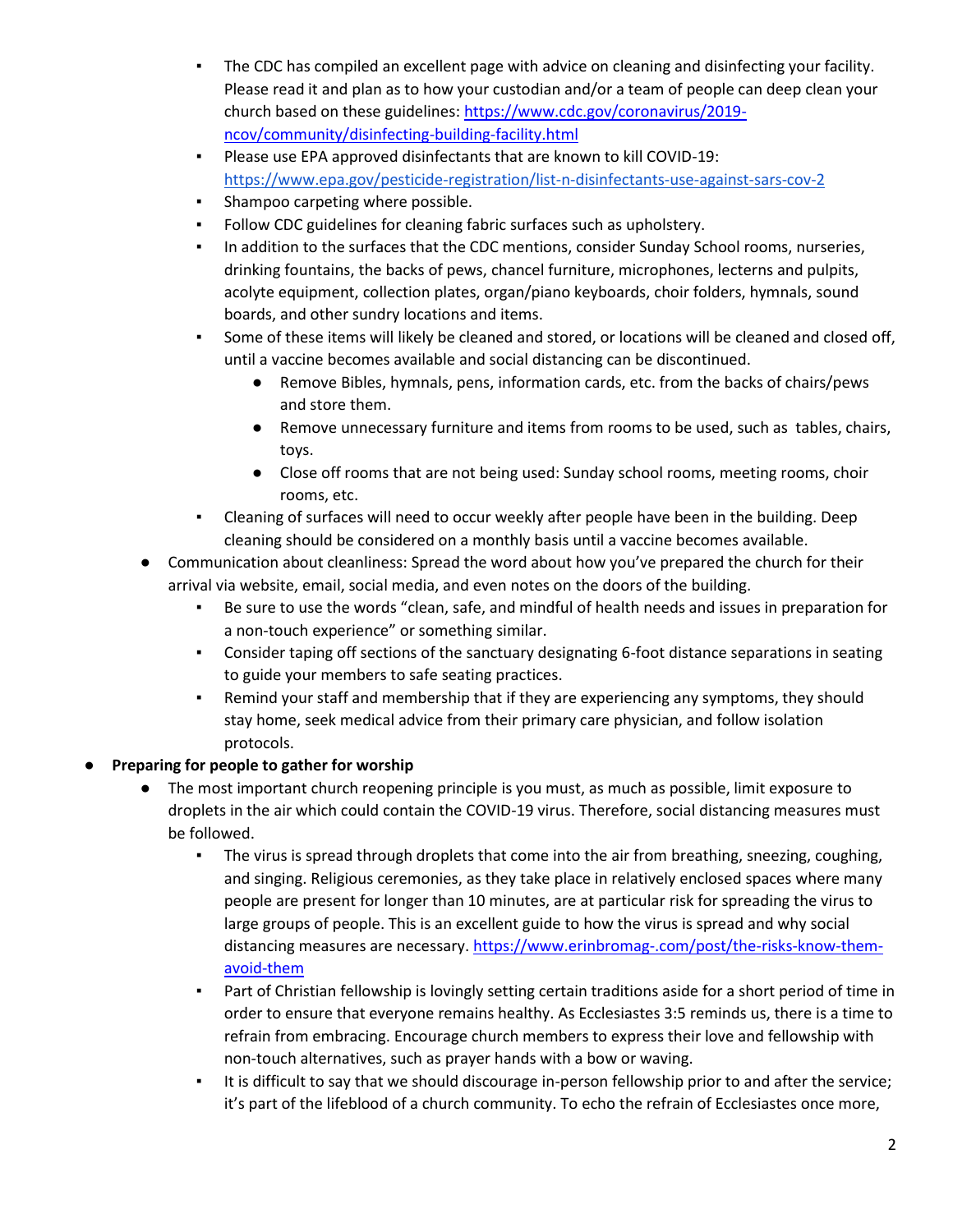there is a season for everything. Let this be the season where we communicate our love through phone conversations, email messages, first class mail, and video conferencing so we will be 'yet alive, and see each other's face' when a vaccine becomes available.

- Everyone present during the worship service must wear a mask, even the pastors. Use microphones, increased voice volume, or projecting the sermon text on a projector to overcome muffling that might be caused by the mask. If members do not have masks or cannot afford one, arrange for another member of the congregation to drop off a mask prior to attending service at that member's house.
- Building occupancy limits will be set by County Board of Health. By law, these guidelines must be followed. Consider offering more than one worship service depending on how many people are allowed to be gathered into one place. Communicate any plans for multiple services to members in advance so that they can plan for which service they attend.
- Wherever possible, have hand sanitizer available in visible locations throughout the publicly used parts of the church.
- Remind members to be thorough in personal hygiene such as handwashing.
- **High Risk Members** 
	- Anyone who does not feel comfortable attending in person should continue to shelter in place and engage with online services. The church leadership should be sure to keep in touch with these members until it is safe for them to come back to in-person worship.
	- **.** It is recommended that people who are immunocompromised to continue to shelter in place and engage with online services.
	- Prayerfully consider not bringing children who are too young or people with special needs who can't be expected to wear a mask for the full length of the service to church. Children can also become infected with COVID-19 and are frequently vectors for spreading the disease. Consider instead having small children record a video to be shared with the congregation and have them continue to watch online.
	- **•** People who work in essential services, such as health care, may want to continue to shelter in place and engage with online services depending on the level of contact they have with the general public.
	- People who work in skilled nursing facilities, prisons, or meatpacking facilities are strongly encouraged to shelter in place and engage with online services due to the high rates of transmission within these facilities.

# ● **Preparing for a worship service**

- **Continue Online Worship:** 
	- It is recommended to continue to offer online worship even if you resume worship in person, so that those at a distance, who are ill, or who must continue to shelter in place, can be connected to the church.
	- **•** If your church leadership wishes to continue online worship only at this time, perceiving the risk of reopening too great, **it is okay**. Do not feel pressured to open if you are not comfortable doing so.

### ● **In-Person Worship Guidelines**:

- Greeters: Your greeters are your first line of helpers in this brave new world. As members enter the building, have the greeters wave and point out stations for hand sanitizers, offer masks if someone needs it, show designated seating safety, explain worship protocols regarding passing the peace, singing, and offering, and anything else that may be specific to your church.
- **Social distancing**: Encourage members to sit at least 6 feet apart from each other throughout the service. Families may sit together. If you wish to use tape to designate safe distances, this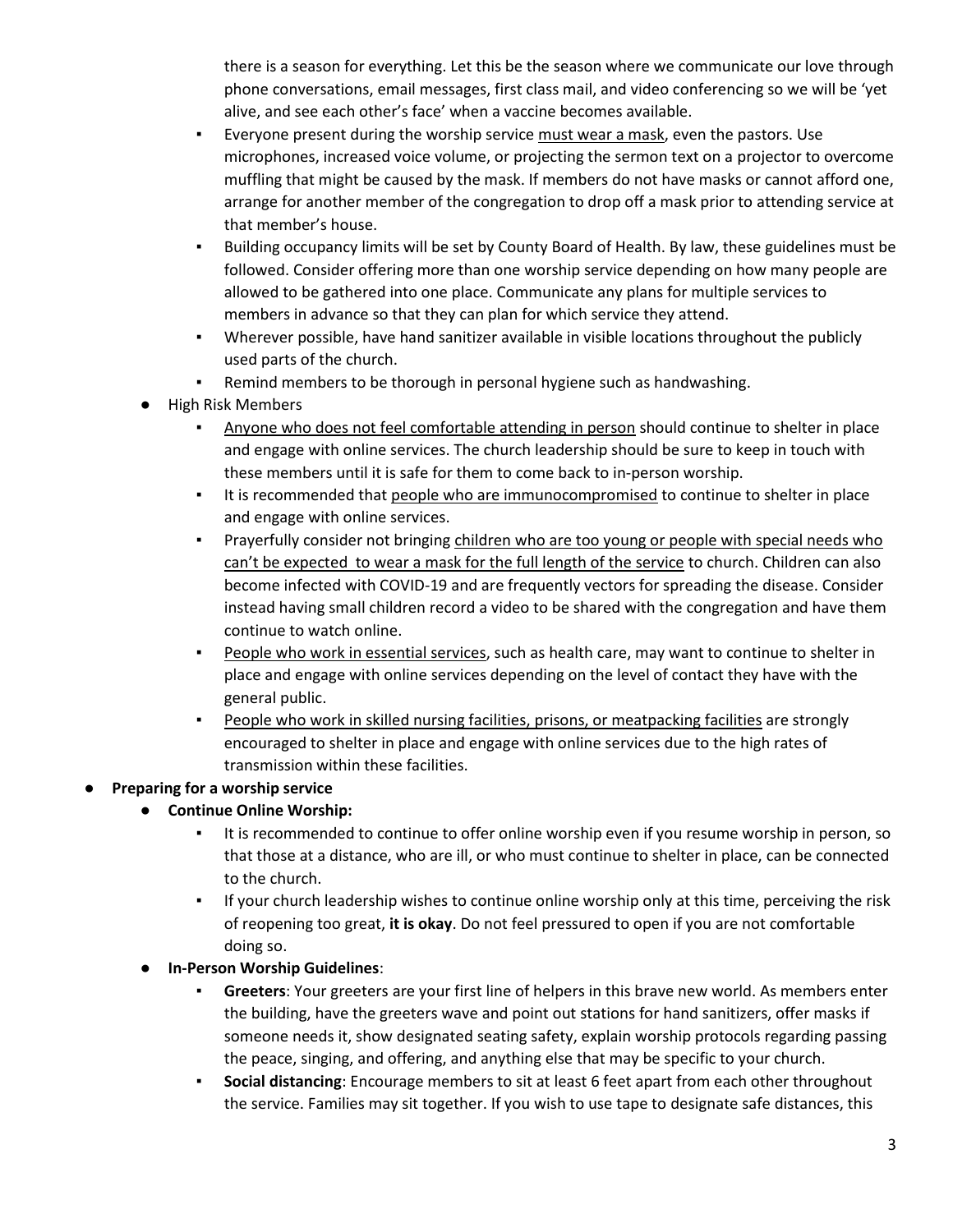may be helpful. Remind people to wave or bow with prayer hands rather than giving hugs or handshakes, especially during the passing of the peace and after the service.

- **Bulletins**: The use of bulletins is strongly discouraged at this time. If people are able to print advance copies for themselves from an email sent prior to service, they may bring them as long as they don't give them to anyone else. Wherever possible, use a projector to project the service information onto a screen or wall.
- **Singing**: It is heartbreaking to consider that we will have to discontinue singing at this time; the risk of spreading COVID-19 with singing is quite high. However, let us perhaps hum along to the organ, piano, guitar, or video that is playing and look forward to the joyful noise we will make when a vaccine becomes available!
- **Offering:** Passing a common offering plate increases the chance of virus spread. If worshippers bring their offerings to church, direct them to place their gift in a designated basket. Encourage people to continue to give online giving or through the mail rather than gathering them during worship.
- **Coffee Hour**: There should be no coffee hour until a vaccine becomes available. The chance of transmission through socializing and removing masks to eat/drink is too great.
- **Baptism**: Prayerfully consider whether you wish to have the baptism of babies and children too young to wear a mask in the presence of the congregation at this time. Children can be vectors for spreading the disease. Additionally, the presence of many additional family members in the service raises the risk of transmission. Plan with the family in advance how you will conduct such a service and decide whether it may be possible to have the service online for the main congregation to watch while the family alone is present for the baptism.
	- Pastor: sanitize before and after the baptism.
	- Water for baptism: boil water before and after use.
	- If more than one person is being baptized at the same time, have separate amounts of water available for each person.
- **Communion**: Another difficult question that pastors and congregations are facing is the question of whether to continue offering the sacrament of communion, and how to do so safely. Communion is one of the places where we receive the grace of God in community with one another, so choosing to forgo it, even temporarily, feels painful and difficult. If you wish to offer communion, please do the following in preparation:
	- All preparation of the bread and cup should be handled with clean, gloved hands.
	- Communion servers should openly wash or sanitize their hands in front of the congregation and put on disposable gloves during distribution of the bread and cup.
	- Wash any and all sacramental plates, cups, and linens each time they are used. Disposable communion cups should be thrown out, not reused. Clean altar or table surfaces. Dispose of any plastic used to cover communion elements each time it is used. Discontinue the practice of common cup drinking or intinction until the epidemic is past.
	- Here are some options for distribution of the bread and cup:
		- o Option 1:
			- Walk your members through the process prior to receiving the bread and cup.
				- Remind them to stand 6 feet apart when waiting to receive.
				- Have them hand sanitizer prior to receiving.
				- Remind them to replace their mask as soon as they are done taking the bread and the cup.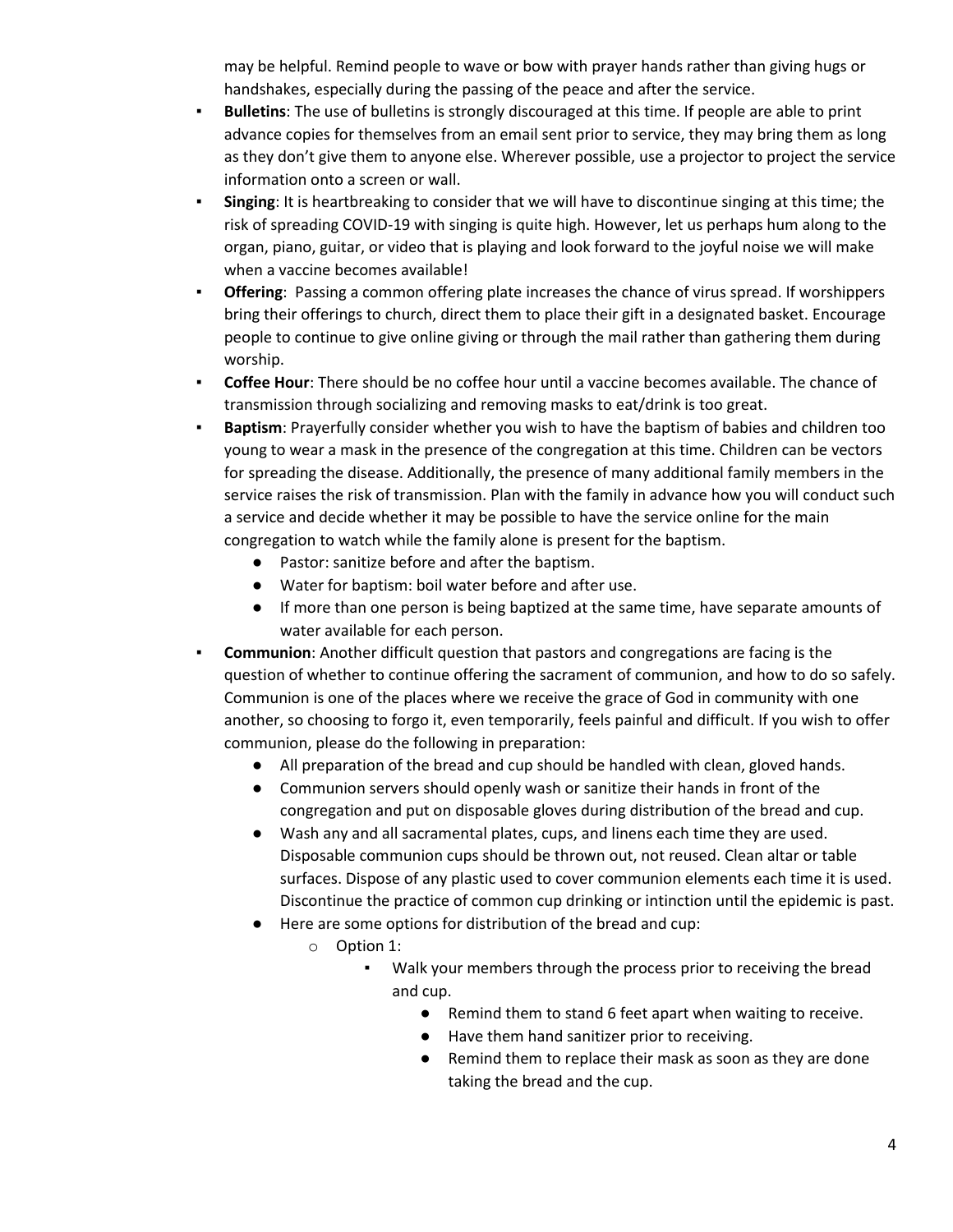- Have them sanitize again after they have taken the bread and cup.
- Have pieces of bread cut up in advance using proper mask and glove protection. Cover with plastic wrap until it is time to serve. Servers should gently drop the pieces of bread into the hands of people rather than placing it in their hands.
- Switch to individual cups for serving the juice/wine. Keep the cups on a table at the front of the church, if possible. Keep the cups covered with plastic until it is time for distribution. Servers should hand the cups to the church members by the rim, and the members should take the cup by the bottom. Cups should be thrown out after use.
- Sanitize all surfaces before and after worship.
- $\circ$  Option 2: Use individually wrapped bread and cup sets, which are available online.
- The safest option is to discontinue distribution of the sacrament until the epidemic is past. Each congregation has to prayerfully consider whether or not to do this based on the prevalence of COVID-19 in their region and the risk factors of their church members. If your congregation chooses not to continue the practice, a Wesleyan covenant service might be an appropriate substitute for communion to help the congregation feel connected in fellowship and love without the risk of infection.

Plan for how you will complete other church work differently:

- Sunday School, adult classes, UMM, UMW and youth groups:
	- o continue to meet remotely whenever possible.
	- $\circ$  In-person meetings should not exceed size limits and should include all social distancing (6-feet apart, masks) and personal hygiene practice.
	- o Remember to deep clean meeting spaces before and after gatherings.
- Meetings:
	- o continue to meet remotely whenever possible.
	- $\circ$  In-person meetings should not exceed size limits and should include all social distancing (6-feet apart, masks) and personal hygiene practice.
	- o Remember to deep clean meeting spaces before and after gatherings.
- Pastoral Care:
	- o Continue to connect with people remotely whenever possible.
	- $\circ$  In-person care should include all social distancing (6-feet apart, masks) and personal hygiene practices.
	- o [Click here](https://www.unyumc.org/images/uploads/NYS_DEPT._OF_HEALTH_covid19_funeraldirectorletter_.pdf) for a document created by the Department of Health (the Department) Bureau of Funeral Directing for guidelines related to funerals.

#### Next Steps:

- Be sure to meet as a church leadership team and ask the question, "What have we learned about reaching new people, and staying connected to one another for our own discipleship growth during this time of 'on-line only' that we do not want to lose when we go back to gathering in person?" Then, develop a plan for making these practices sustainable."
- Prepare for Sickness and Second Wave:
	- Plan for how you will deal with a person who tests positive
	- Plan for second wave in fall
	- Plan for this to be new normal